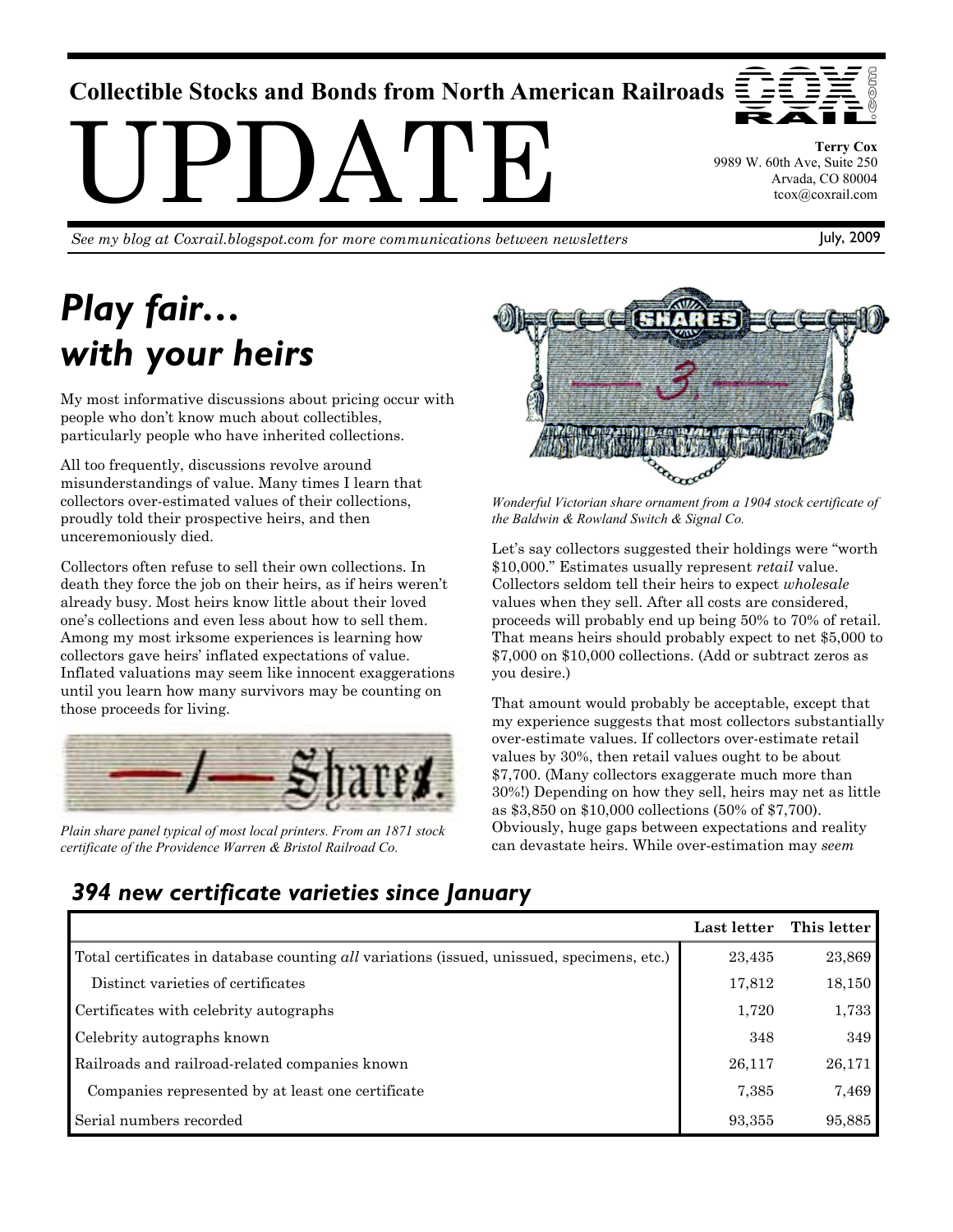### *Contributors since January, 2009*

David Adams Corné Akkermans Gregory Alexander Vernon Alexander Pete Angelos Murray Barnett Colin Bruce II Oliver Clemons Jr Terry Cox Al Doehring Joe Dubé Lawrence Falater Richard Galbraith William Chad Harper Max Hensley Kenneth Holter Jim Hutzler Mark Jennings James Kaarela Bill Knadler Shawn Larson

Edward A Lewis Matthew Liebson Aspesi Luca Bill Mahaffey Mike Mahler Volker Malik John B Martin Mike Nicholson Corey Phelps Donald J. Race Gary Rosenhahn Marvin Rothstein John Sandrock Bob Kerstein Paul Sojka John Szabol Adam Tripp Robert Warchocki Bernhard Wilde Eric Zabilka Martin Zanke

Catalogs received since the last newsletter.

Mario Boone H.R. Harmer Inc. Clinton Hollins Spink Spink Smythe

innocent, I will excuse heirs for calling it something very different. I strongly suggest collectors be brutally honest with their heirs.

#### *Why the disconnect?*

Admittedly lacking statistics, I personally feel that most collectors, including myself, over-estimate the values of our collections. Obviously, we want to feel that we make good decisions. We want to convince ourselves that we know and appreciate our hobby and that we have knowledge of fair prices. If all that were true, we would not over-estimate so readily. Truth be told, I think the



*Share ornament from 1882 stock certificate from The Chesapeake Ohio & Southwestern Railroad Co.* 



*Share ornament from 1906 stock certificate of The Burlington & Western Railway.* 

tendency to over-estimate values actually reflects several key misunderstandings about the hobby.

#### *Misunderstanding of who establishes value*

I suspect that when collectors estimate values of their collections, they play roles of imaginary sellers. Collectors know about rarity, autographs, conditions, frequency of appearance and so forth. They look at items in their collections and imagine conferring that hard-won knowledge on potential buyers. It feels good to imagine buyers lining up to buy their collectibles at full retail prices. Or more.

While an appealing daydream, the truth is very different. Sellers merely *suggest* prices. Buyers *set* prices. Sales occur only when buyers pull money out of their pockets.

When valuing collections, collectors appear to develop selective amnesia. Seemingly, they forget how they formed their collections in the first place. When building collections, all collectors, regardless of wealth or experience, endeavor to pay the very least. Collectors never willingly pay full retail.

Let me state this one more time for emphasis. Heirsturned-sellers (or collectors) can *never* make sales happen. They can prevent sales by their price structures, attitudes, advertising, and sales practices, but they cannot make sales happen without agreements with buyers. *Buyers control all transactions.* 

#### *Believing that ownership adds value*

There is a nearly-universal delusion that we collectors perpetuate on ourselves. I call it the "Because I Own It" delusion. It happens as frequently to me as it does with my correspondents.

I see an item priced at \$15 that I think *should* be worth \$30. I negotiate the price to \$10 and make the purchase. The item immediately goes into my mental ledger book as a \$30 collectible. (Add zeros as appropriate.)

 "Value" suddenly blossomed by 3x. Within seconds! Yet absolutely nothing changed about the collectible except ownership. What is so special about *my* ownership?

The only reason that I found the item for sale in the first place was because no one wanted the item at \$15. It is quite possible that no one even wanted to pay \$10. At the instant I made the purchase, I became THE high bidder. What could possibly make me think there is a higher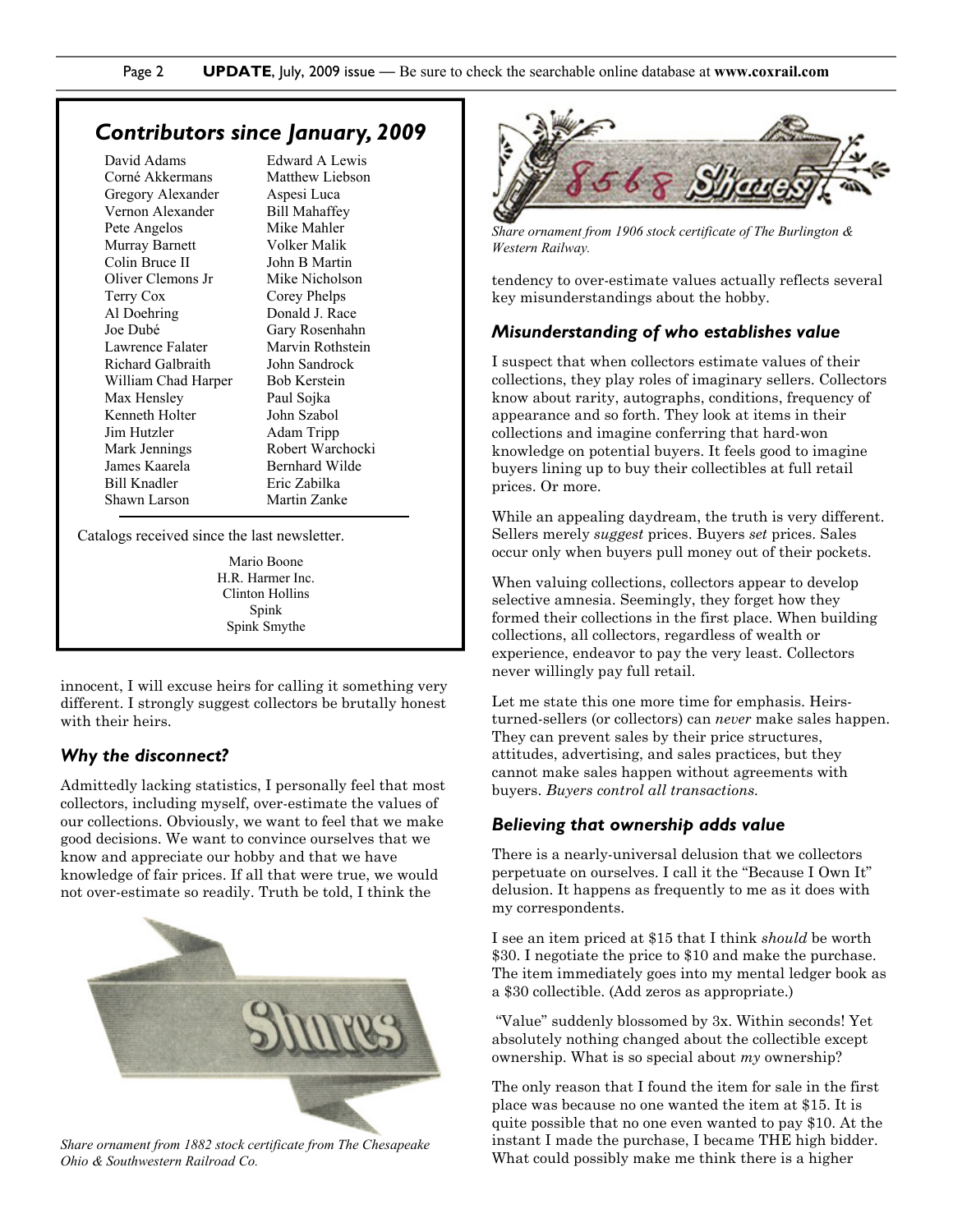#### bidder waiting to pay \$30?

Yes, I can hear some of you shouting, "There CAN be a higher bidder out there! There can, there can, there can!" True, but can I or my heirs find that potential buyer in a reasonable amount of time? How much effort will it take? How much will it cost? It won't be free! If I leave the task to my heirs, then my specialized knowledge and ownership added nothing.

I can delude myself as much as I want, but the reality remains. The only reason I found the item for sale in the first place was because no one else wanted to pay the *ask price*.

Now I can hear you shouting, "Yes, but too few people knew of your collectible's existence prior to your arrival!" I agree completely. In fact, I have made that point countless times about collectibles offered for sale on eBay. My correspondents routinely buy rarities on eBay at absurdly low prices simply because too few people found those items within typical 7-day sale periods.

So how can collectors think it will be any different when the time comes to sell their holdings? Or, worse, when they give the task to someone less knowledgeable? While our ownership as collectors theoretically adds value because of our enhanced knowledge, every bit of that value disappears when we let someone else handle disposition.

We clearly have a tendency for self-delusion and selective amnesia. If we make great purchases and manage to convince ourselves that our ownership enhances value, why don't we remember our bad purchases? Every collector, alive or dead, has paid too much for something that later turned out to be less desirable, less rare, and less valuable than initially thought. Why don't we enter those purchases in our imaginary ledger books?

#### *Misunderstanding the role of rarity*

The greatest single misunderstanding in our hobby, bar none, revolves around the relationship between rarity and value. I have discussed this issue at length in previous newsletters, so I won't re-argue the point.

Extremely few collectors truly appreciate the reality that value depends on desirability. Rarity is nothing more than one of many factors that affects desirability.

In our hobby, extreme rarity is extremely common. My research suggests that at least HALF of all certificate varieties reported so far are represented by five or fewer



*Shenandoah Railway Co.* 



*Share ornament from 1885 stock certificate from The Cleveland Indiana & St Louis Railroad Co.* 

examples. In other words, as many as half of our certificate varieties are as rare or rarer than 1913 V nickels!!! Yet, unless certificates carry celebrity autographs, extremely rare varieties seldom sell for more than \$2000. In hobbies like coins or stamps, rarities of that magnitude routinely sell for hundreds of thousands, sometimes millions, of dollars.

It is hard to get the mind around a hobby where half of the known varieties are represented by five or fewer extant examples. And yet, almost every intermediate collector owns some of those rarities. It is ironic to have a hobby where *rarities are common*. Rarities are so common, in fact, that rare certificates routinely sell for less than \$50! Not all extremely rare certificates are greatly desirable, therefore not all extreme rarities are worth much!

About 700 weeks have elapsed since the first edition of my catalog appeared. During that period I have had at least 700 correspondences in which collectors suggested high values because of rarity. When collectors argue that certificates are worth more because they are rare, I wonder about disappointments they or their heirs might experience in the future. Will they prove me wrong or will they discover that rarity does not necessarily add value?

#### *Thinking the market is deeper than it really is*

I don't know anyone who has publicly estimated the number of serious and casual collectors in the stock and bond hobby. Within specialties, collectors may number fewer than a dozen to maybe a couple thousand individuals. In other words, the number of collectors interested in any particular certificate is unknown, but certainly not very large. Compound that uncertainty with the realization that many buyers are only occasional collectors and many are less than serious.

With such a mysterious population of collectors in any given specialty, how can ordinary collectors possibly estimate sales prices? After all, only a fraction of potential buyers will be interested in particular certificates no *Share panel from 1896 stock certificate of the Humeston &*